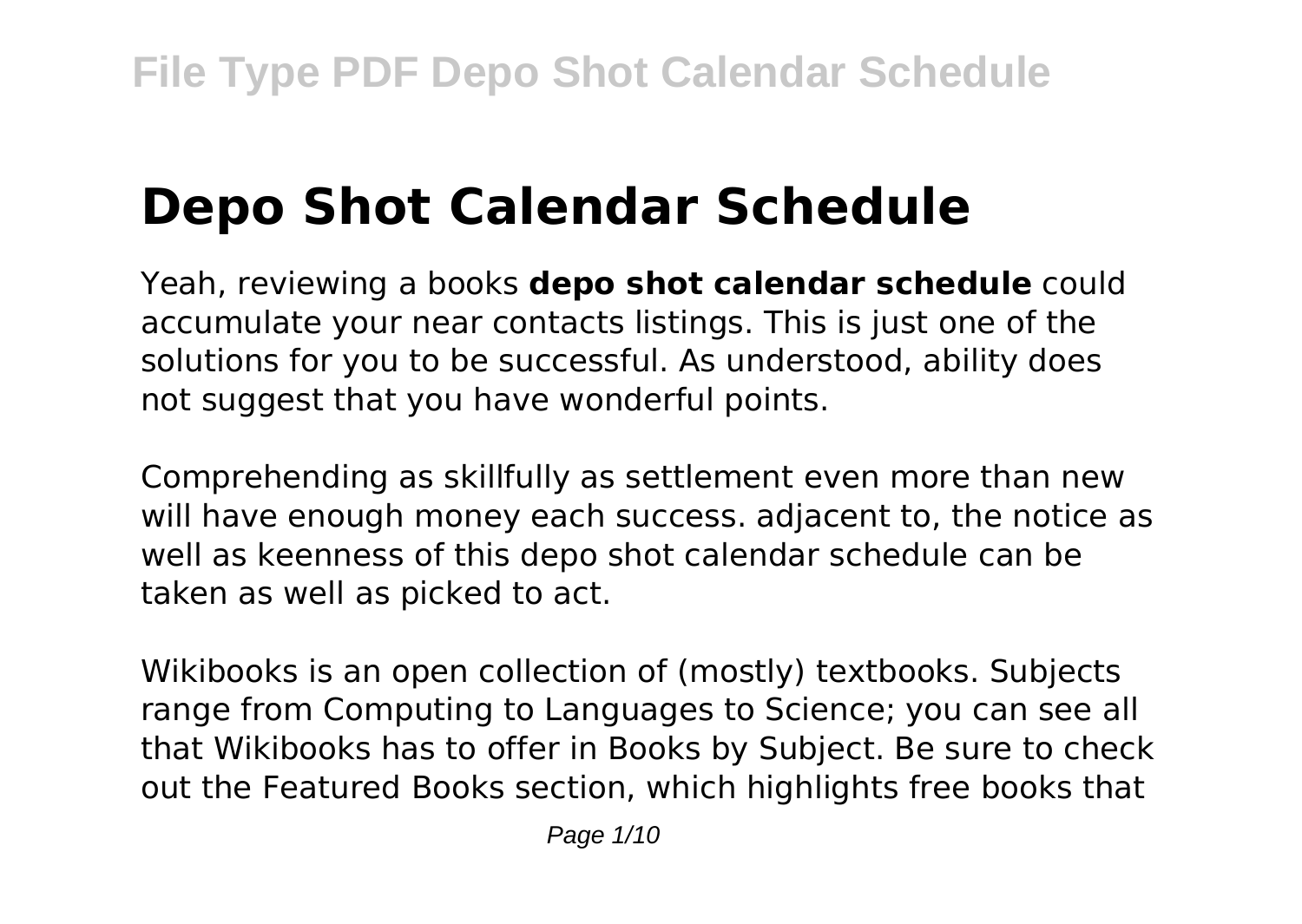the Wikibooks community at large believes to be "the best of what Wikibooks has to offer, and should inspire people to improve the quality of other books."

## **Depo Shot Calendar Schedule**

Depo-Provera Perpetual Calendar!1999!Pharmacia!&!Upjohn!Company 8379-12 USX!2712 February!1999 Contraindicated in patients with known or suspected pregnancy or with undiagnosed vaginal bleeding. Please see accompanying full prescribing information.

## **Depo-Provera Perpetual Calendar - PatientPop**

Depo Shot Chart – Pogot.bietthunghiduong.co with regard to Depo-Provera Perpetual Calendar To Print 2020 – 21033 Depo Shot Chart – Pogot.bietthunghiduong.co with Depo-Provera Perpetual Calendar To Print 2020 – 21027. Your current tasks ought to be split into high-priority and low-priority sections. For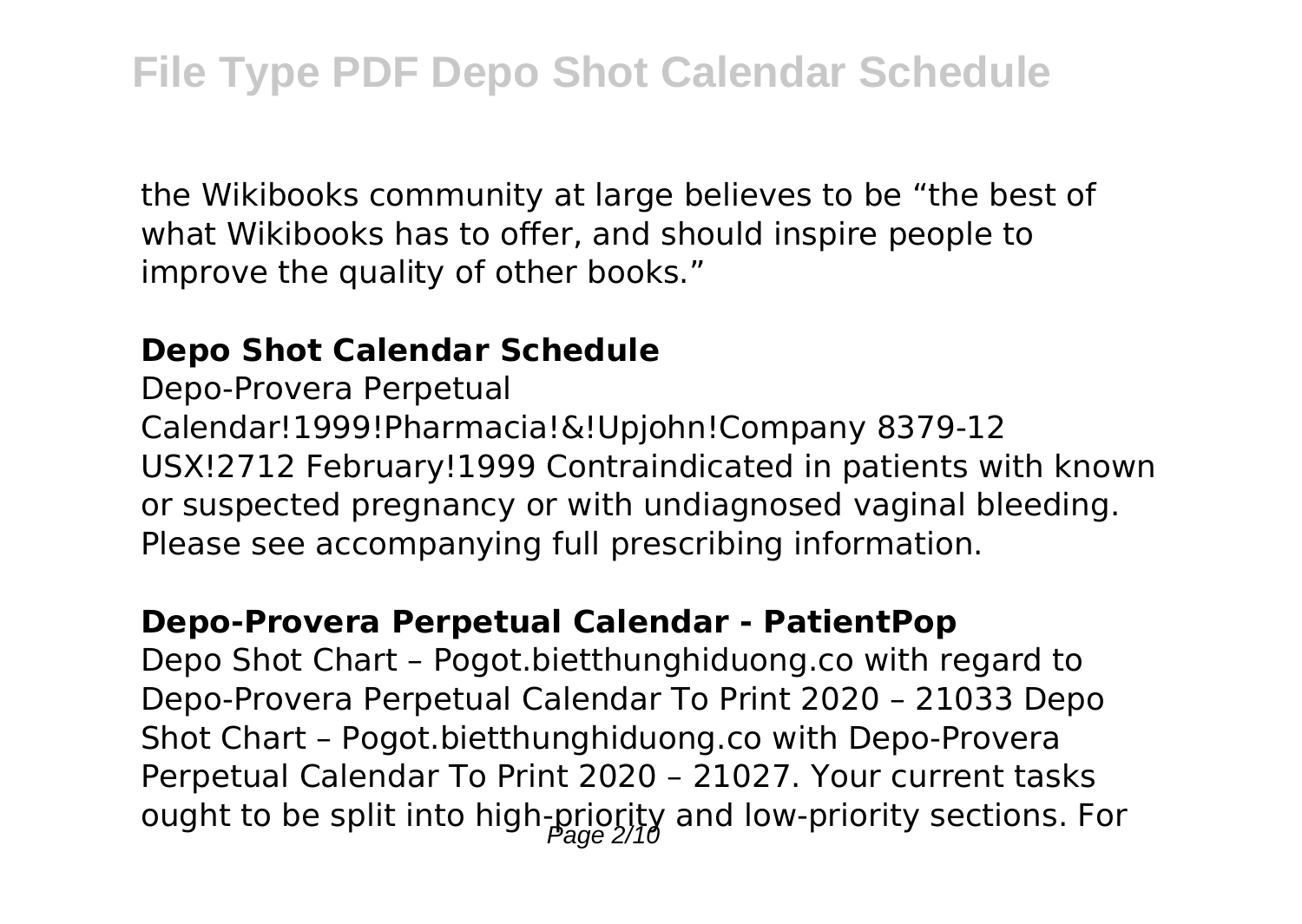instance, you may possibly want to ...

## **Depo-Provera Perpetual Calendar To Print 2020 - Calendar ...**

1 Year Depo-Provera Dosing Calendar – Calendar Inspiration Injection Schedule For Depo Provera 2020 – 17532 Thanks for visiting my blog, article above( Injection Schedule For Depo Provera 2020 ) published by edi suparman at December, 17 2019.

## **Injection Schedule For Depo Provera 2020 – Template ...**

Depo Provera Shot Calendar Uploaded by manek on Monday, May 21st, 2018. We have 6 great pictures of Depo Provera Shot Calendar. Find Calendar Image 2020 on category Calendar Template.. See also Calendar Planner Printable from Calendar Template Topic.. Here we have 6 great photos about Depo Provera Shot Calendar. We hope you enjoyed it and if you want to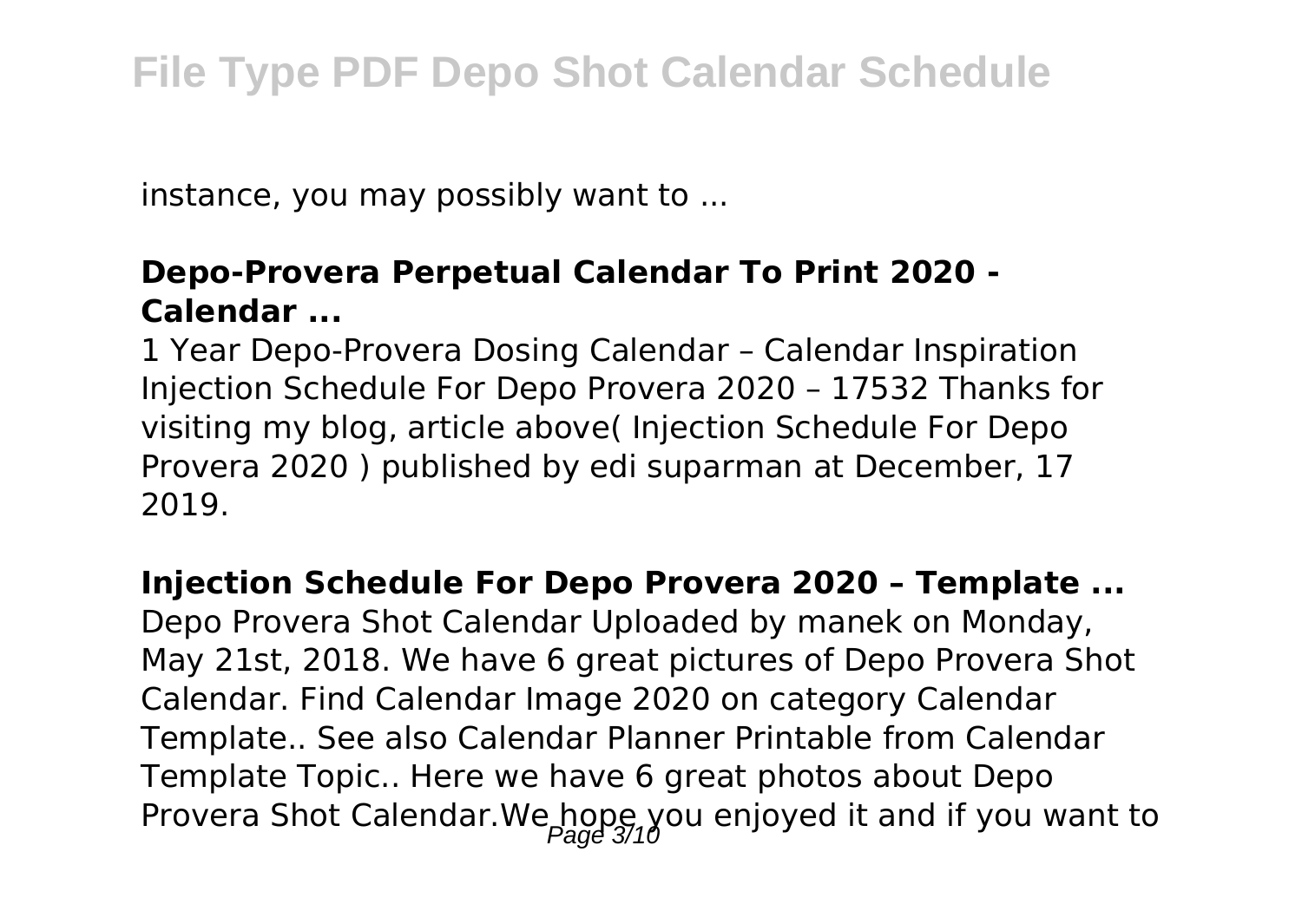download the pictures in high quality ...

## **Depo Provera Shot Calendar | Calendar Image 2020**

4-TIMES-A-YEAR D O SING FLEXIBILITY [based on 3-month (13-week) dosing intervals, with the flexibility of dosing between weeks 11 and 13] GIVEN DUE

## **4-TIMES-A-YEAR D O SING FLEXIBILITY**

How do I make the shot work best for me? To get the shot's full birth control powers, you have to remember to get a new shot every 12-13 weeks. That's about every 3 months, or 4 times a year. Most of the time, a doctor or a nurse must give you the shot.

## **Depo-Provera | Birth Control Shot | Birth Control Injection** Depo-Provera is a prescription and the injection is obtained from your healthcare provider every 11 to 13 weeks. The healthcare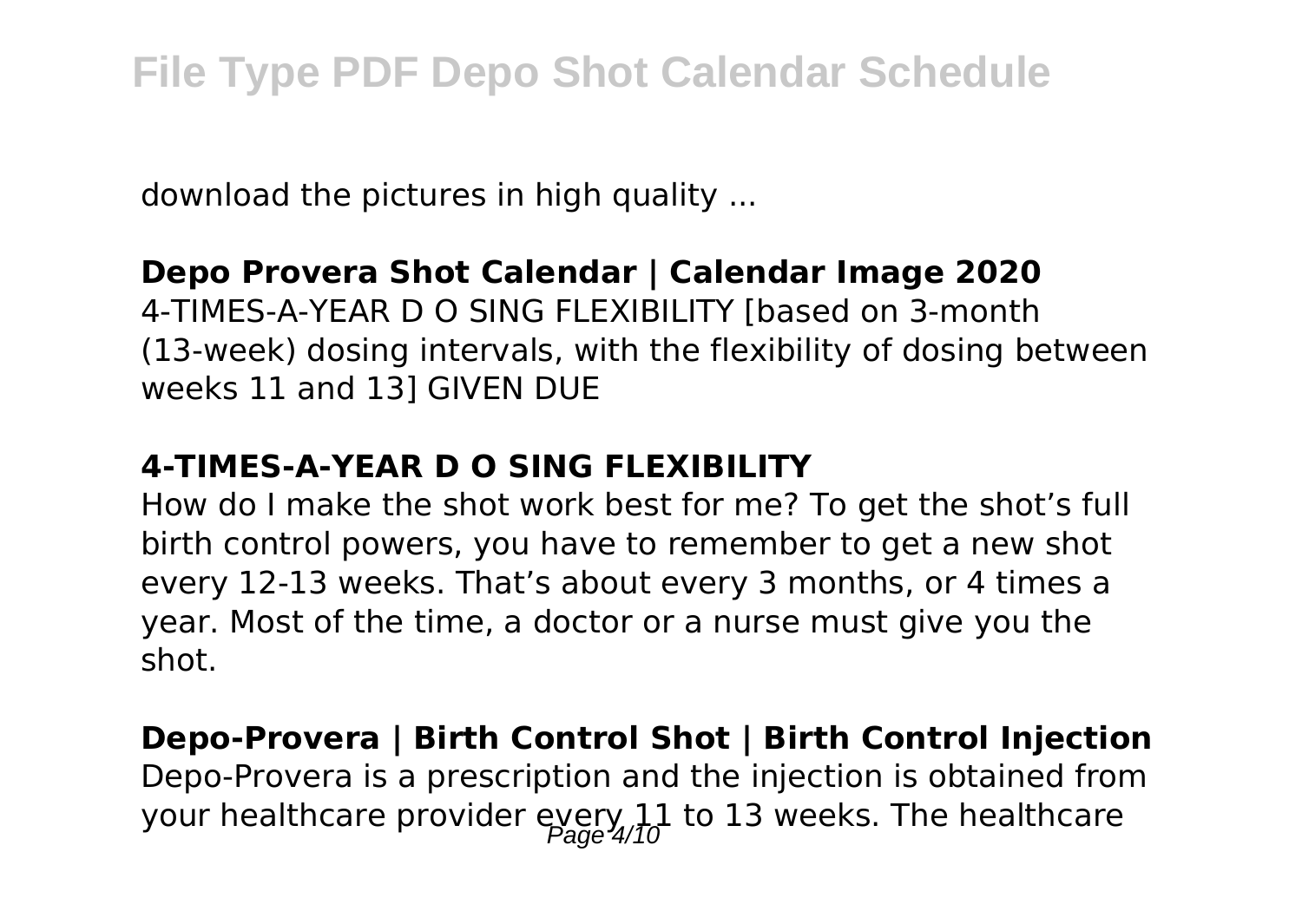provider will inject the synthetic hormone in the upper arm or in the buttocks. The initial injection is given within the first five days of your menstrual bleeding. Follow up injections are repeated every 11 to 13 weeks.

## **Depo-Provera: Quarterly Injection :: American Pregnancy**

**...**

Depo-Provera is a well-known brand name for medroxyprogesterone acetate, a contraceptive injection that contains the hormone progestin. Depo-Provera is given as an injection every three months. Depo-Provera typically suppresses ovulation, keeping your ovaries from releasing an egg. It also thickens cervical mucus to keep sperm from reaching the ...

## **Depo-Provera (contraceptive injection) - Mayo Clinic**

Both the 1 mL vial and the 1 mL prefilled syringe of Depo-Provera CI should be vigorously shaken just before use to ensure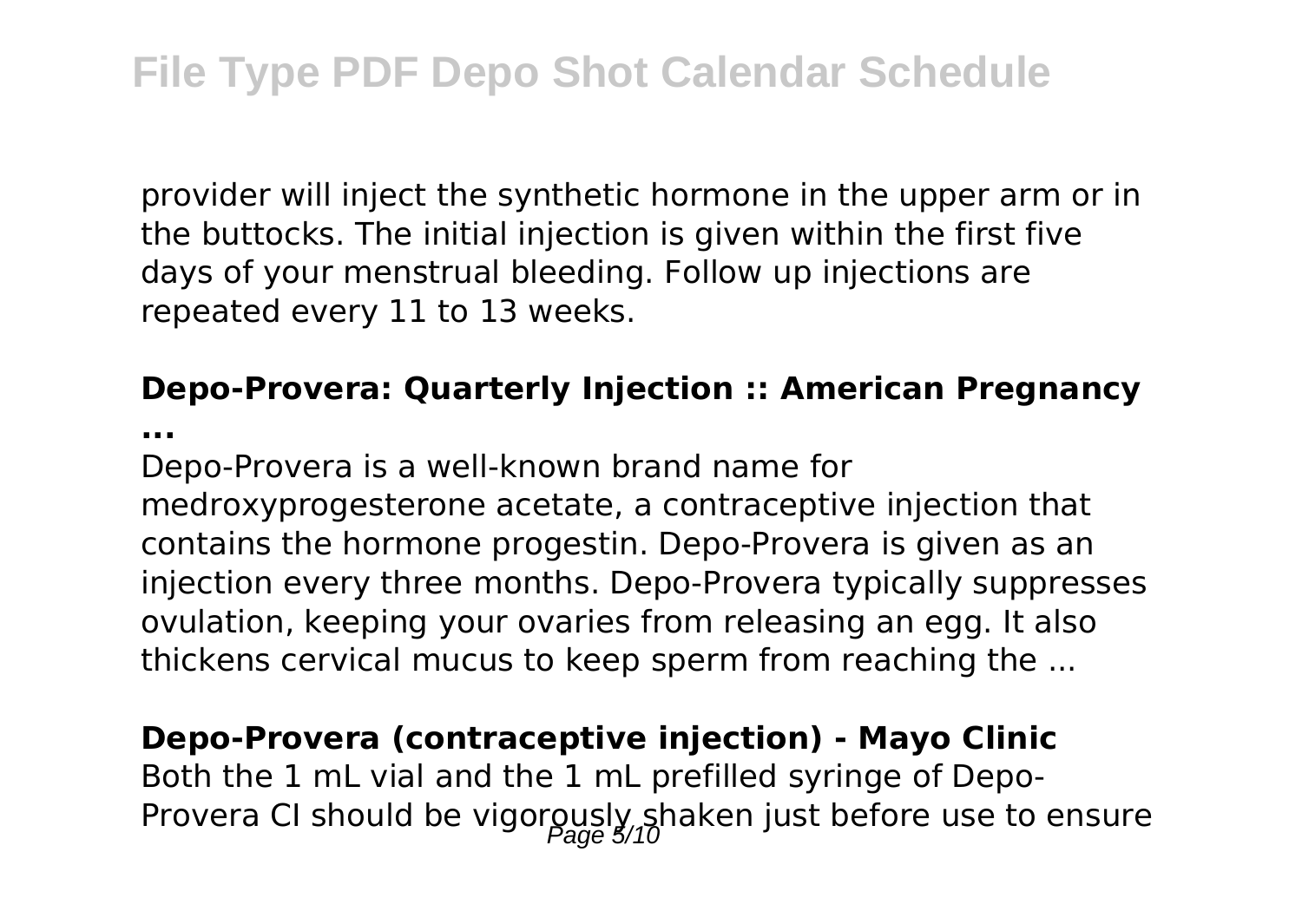that the dose being administered represents a uniform suspension. The recommended dose is 150 mg of Depo-Provera CI every 3 months (13 weeks) administered by deep intramuscular (IM) injection using strict aseptic technique ...

## **DEPO-PROVERA® CI Dosage and Administration ...**

Depo-Provera is a shot that prevents pregnancy for up to three months. Learn how this birth control shot works, how and when you use it, and how effective it is. Also discover the advantages and ...

## **Depo-Provera: How It Works, Side Effects, and More** Progestin Injection Perpetual Calendar (Based on 3-month/15 week dosing intervals with the flexibility of dosing between weeks 11-15) GIVEN DUE Jan 1 Mar 19 – Apr 16 Jan 2 Mar 20 – Apr 17 Jan 3 Mar 21 – Apr 18 Jan 4 Mar 22 – Apr 19 Jan 5 Mar 23 – Apr 20 Jan 6 Mar 24 - Apr  $21 \text{ km}$ , Mar 25 - Apr 22 Jan 8 Mar 26 -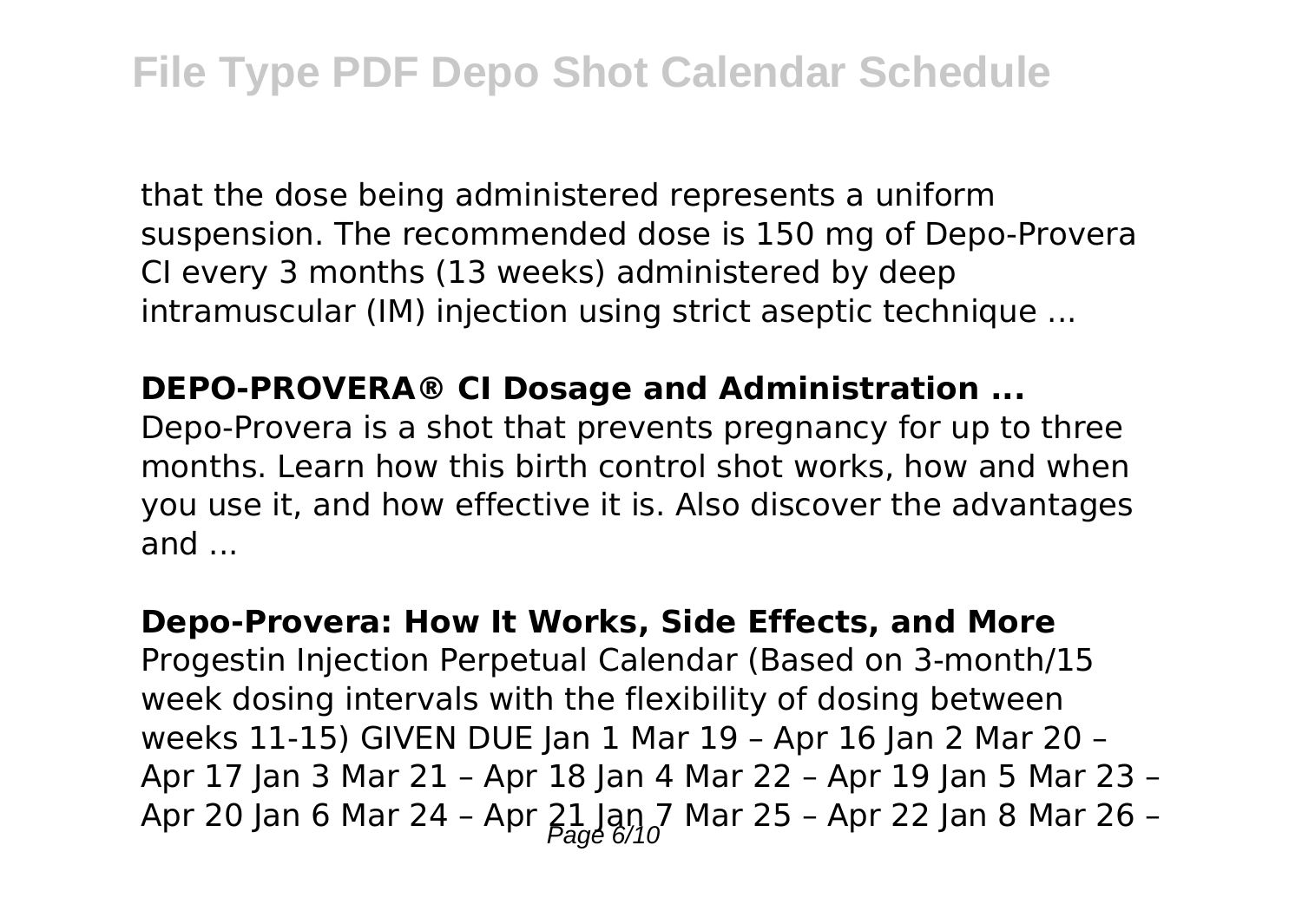# **File Type PDF Depo Shot Calendar Schedule**

Apr 23

#### **Progestin Injection Perpetual Calendar**

Depo should be received every 3 months (13 weeks). The user of this app enters the date of the previous Depo injection to see the date 13 weeks later when the patient is due.

#### **Depo calendar on the App Store**

Prevention of Pregnancy Both the 1 mL vial and the 1 mL prefilled syringe of Depo-Provera CI should be vigorously shaken just before use to ensure that the dose being administered represents a uniform suspension. The recommended dose is 150 mg of Depo-Provera CI every 3 months (13 weeks) administered by deep intramuscular (IM) injection using strict aseptic technique in the gluteal or deltoid ...

## **Depo-Provera Contraceptive Dosage Guide - Drugs.com**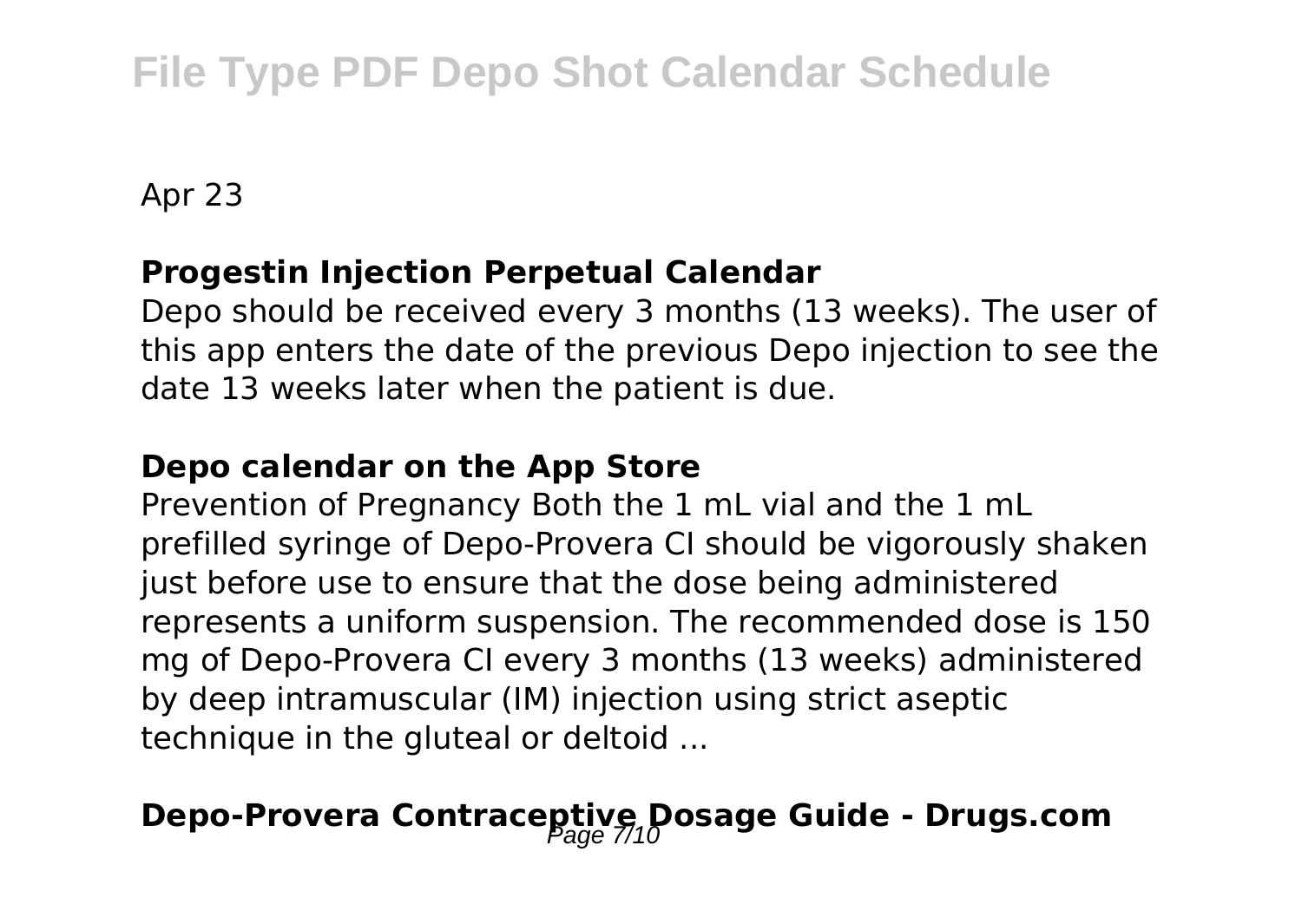DEPO-PROVERA (medroxyprogesterone acetate) - Product Monograph Page 5 of 53 Serious Warnings and Precautions The use of DEPO-PROVERA has been associated with loss of bone mineral density (BMD) which may not be completely reversible. Loss of bone mineral density is greater with increasing duration of use.

## **PRDEPO-PROVERA**

Depo-Provera Perpetual Calendar. Article by Yumpu.com. 7. Calendar 2019 Printable Make A Calendar January Calendar Calendar Layout Printable Calendar Template Weekly Calendar Calendar 2018 Calendar Design Perpetual Calendar.

## **Depo-Provera Perpetual Calendar-Depo-Provera Perpetual ...**

Combined hormonal contraceptives: administer the first injection of Depo-SubQ Provera 104 within 7 days after the last day of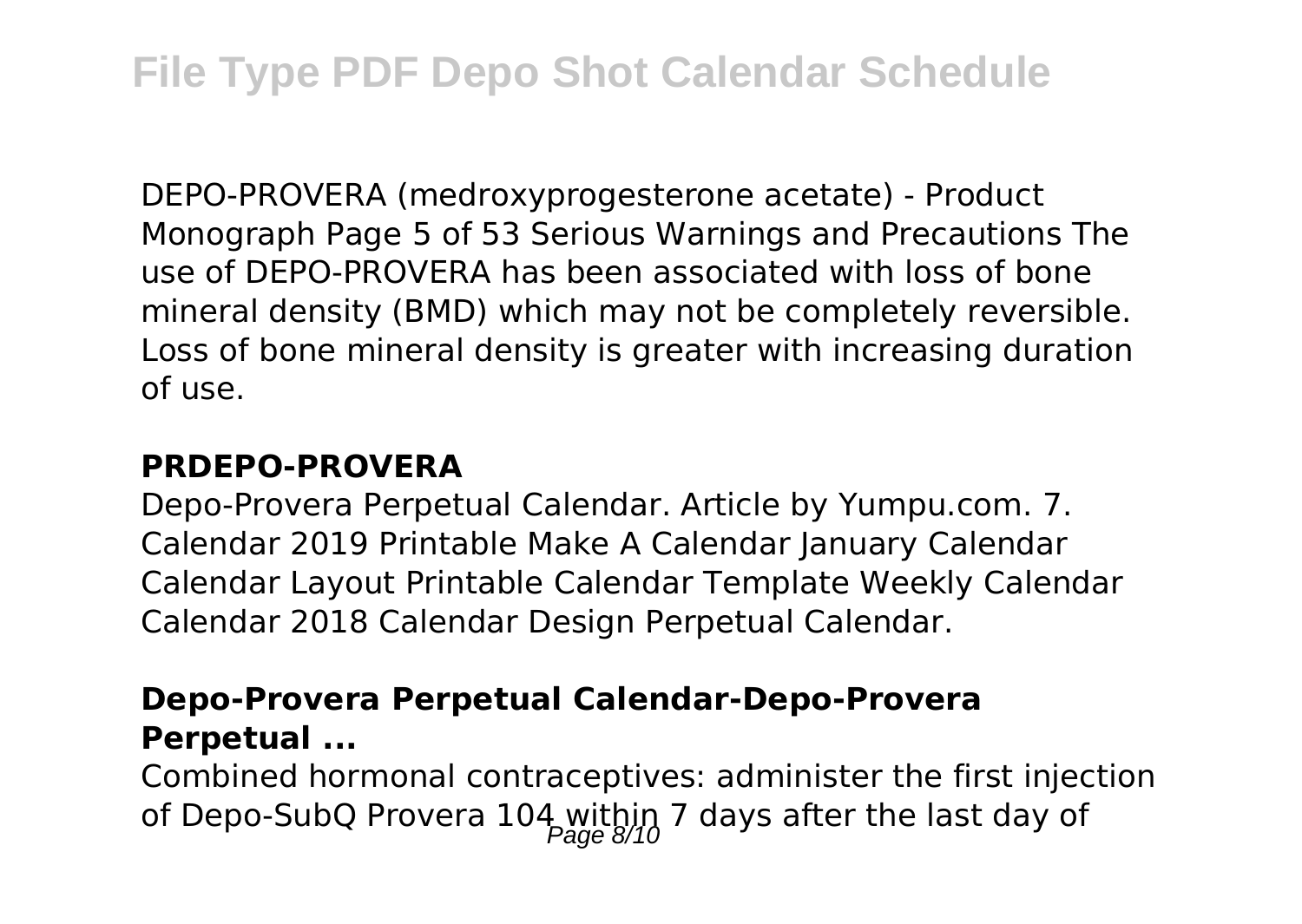using the combined hormonal contraceptive method (i.e., within 7 days after taking the last active pill). An implant: administer the first injection of Depo-SubQ Provera 104 on the day of implant removal.

## **Depo-SubQ Provera 104 - FDA prescribing information, side ...**

Depo-Provera is inappropriate for patients with heart … Contraception: Counseling and selection View in Chinese …Examples include nonconsensual sterilization and targeted marketing of the contraceptive injection Depo-Provera .

## **UpToDate**

It is unknown if use of Depo-Provera Contraceptive Injection during adolescence or early adulthood, a critical period of bone accretion, will reduce peak bone mass and increase the risk for osteoporotic fracture in later life,  $(5.1)$  Depo-Provera